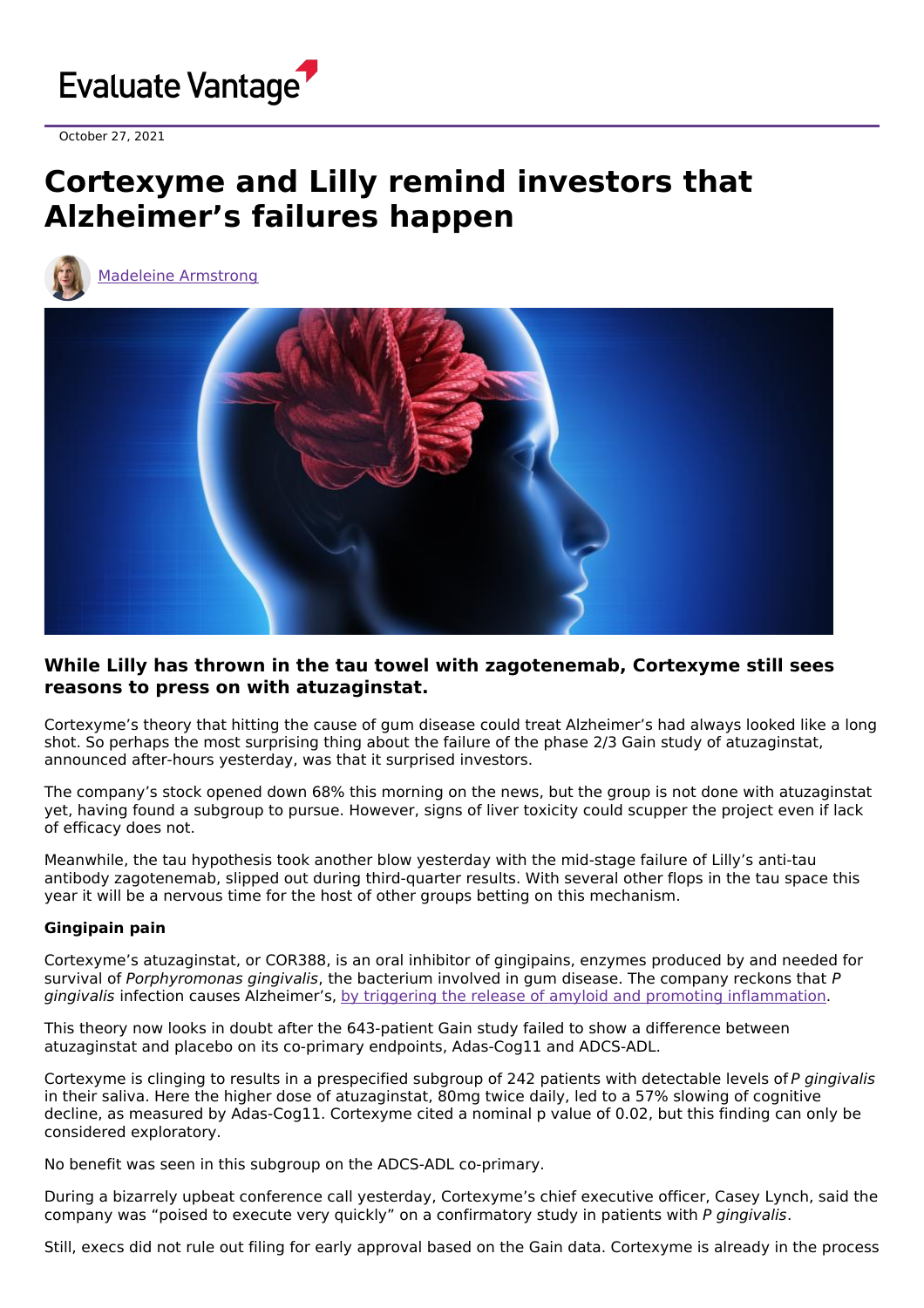of scheduling a meeting with the FDA.

The regulator might have something to say about atuzaginstat's safety profile, though. The open-label portion of Gain has been on clinical hold since [February](https://www.cortexyme.com/cortexyme-provides-regulatory-update-on-development-program-for-atuzaginstat-in-alzheimers-disease/) because of adverse liver events, and yesterday's data were hardly reassuring on this point.

Gain found liver enzyme elevations above three times the upper limit of normal in 7% and 15% of patients receiving atuzaginstat 40mg and 80mg twice daily, respectively. Two patients in the 80mg arm also had concomitant bilirubin elevations without an alternative explanation.

This could put atuzaginstat at risk of meeting Hy's law, suggesting risk of fatal drug-induced liver injury, [according](https://www.fda.gov/media/116737/download) to the FDA's definition. In its defence, Cortexyme said the liver enzyme increases were not clinically significant, and that both patients with bilirubin increases recovered fully with no long-term effects.

The group reckons it can combat these issues with dose titration, but the path forward for atuzaginstat looks questionable.

## **Tau takedown**

Elsewhere, Lilly has called it quits on anti-tau antibodies after zagotenemab fell short in its[phase](https://clinicaltrials.gov/ct2/show/NCT03518073) 2 study.

The group now reckons this is the wrong approach, given that the relevant tau is mostly inside cells, where antibodies cannot reach. If true this would be bad news for the various groups developing anti-tau antibodies, listed in the table below.

But this is only the latest setback in this space, with the likes of Biogen's [gosuranemab](https://www.evaluate.com/vantage/articles/news/trial-results/biogen-deals-tau-pipeline-another-blow) and Abbvie's ABBV-8E12 also failing this year. And a recent success with AC Immune and Roche's [semorinemab](https://www.evaluate.com/vantage/articles/news/trial-results/ac-immune-claims-tau-win-alzheimers) was far from emphatic.

Still, Lilly is not out of tau completely, and yesterday highlighted an oral O-GlcNAcase inhibitor, LY3372689, which recently went into phase 2.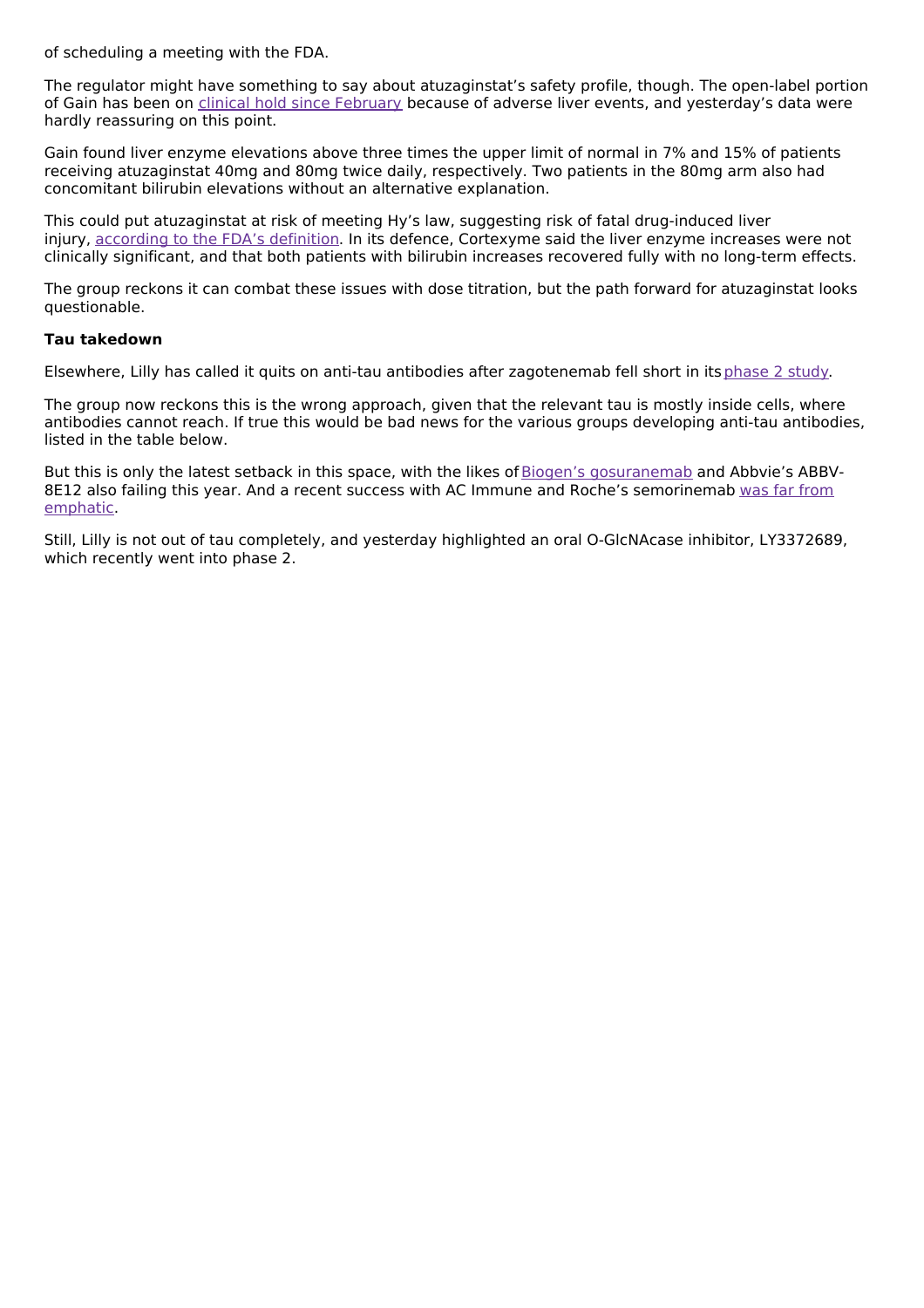| Selected tau-targeting projects in clinical development |                                  |                                                         |                                                                                                                              |
|---------------------------------------------------------|----------------------------------|---------------------------------------------------------|------------------------------------------------------------------------------------------------------------------------------|
| <b>Project</b>                                          | <b>Company</b>                   | <b>Description</b>                                      | <b>Note</b>                                                                                                                  |
| Phase 3                                                 |                                  |                                                         |                                                                                                                              |
| LMTM/<br>TRx0237                                        | Taurx<br>Pharmaceuticals         | Tau aggregation<br>inhibitor                            | <b>Lucidity completes Mar 2022</b>                                                                                           |
| <b>Phase 2</b>                                          |                                  |                                                         |                                                                                                                              |
| Semorinemab/<br>RG6100                                  | Roche/AC<br>Immune               | Anti-tau MAb<br>(targets N-terminus)                    | Sep 2020 failed Tauriel in prodromal/mild Alz Sep<br>2020;<br>Aug 2021 met one co-primary in Lauriet in<br>mild/moderate Alz |
| Zagotenemab/<br>LY3303560                               | Lilly                            | Anti-tau MAb<br>(targets N-terminus)                    | Oct 2021 failed early Alz study                                                                                              |
| LY3372689                                               | Lilly                            | O-GlcNAcase<br>inhibitor                                | Early Alz study completes May 2024                                                                                           |
| Bepranemab/<br><b>UCB0107</b>                           | UCB/Roche                        | Anti-tau MAb<br>(targets central<br>region)             | MCI/mild Alz study, first data due H1 2025                                                                                   |
| AADvac1                                                 | Axon<br>Neuroscience             | Anti-tau vaccine                                        | Further development planned despite failure of<br>ph2 Adamant trial                                                          |
| Phase 1/2                                               |                                  |                                                         |                                                                                                                              |
| <b>BIIB080/</b><br><b>IONIS-MAPTRx</b>                  | Biogen/Ionis                     | Tau antisense<br>oligonucleotide RNAi<br>therapeutic    | Mild Alz study; part 1 showed safety/tolerability &<br>tau lowering, part 2 ongoing                                          |
| ACI-35.030                                              | AC Immune/J&J                    | Anti-tau vaccine                                        | Interim data from early Alz study reported Feb<br>2021; high-dose data due Q4 2021                                           |
| JACI-35.054                                             | AC Immune/J&J                    | Anti-tau vaccine                                        | Early Alz study; higher dose initiated                                                                                       |
| Phase 1                                                 |                                  |                                                         |                                                                                                                              |
| <b>PNT001</b>                                           | Pinteon<br>Therapeutics          | Anti-tau MAb<br>(targets cis-pT231<br>tau)              | Healthy volunteer study reported Feb 2021; acute<br>brain injury study completes Jan 2023                                    |
| <b>BIIB076</b>                                          | Biogen/Eisai                     | Anti-tau MAb<br>(targets central<br>region)             | Volunteer/Alz study completed Mar 2020; still in<br>Biogen's pipeline                                                        |
| E2814                                                   | Eisai                            | Anti-tau MAb<br>(targets microtubule<br>binding region) | Volunteer study completed Sep 2021; inherited Alz<br>study completes Apr 2024; selected for Dian-Tu<br>tau study Mar 2021    |
| BEY2153                                                 | Beyondbio                        | Beta-amyloid & tau<br>aggregation<br>inhibitor          | Volunteer study completes Oct 2021                                                                                           |
| ASN51                                                   | Asceneuron                       | O-GIcNAcase<br>inhibitor                                | Volunteer/Alz study completes Jan 2022                                                                                       |
| Lu AF87908                                              | Lundbeck                         | Anti-tau MAb<br>(targets C-terminus)                    | Volunteer/Alz study completes Jul 2022                                                                                       |
| <b>PRX005</b>                                           | Prothena/Bristol<br>Myers Squibb | Anti-tau MAb<br>(targets microtubule<br>binding region) | Ph1 began & Bristol opt-in June 2021                                                                                         |
| Source: Evaulate Pharma & clinicaltrials.gov.           |                                  |                                                         |                                                                                                                              |